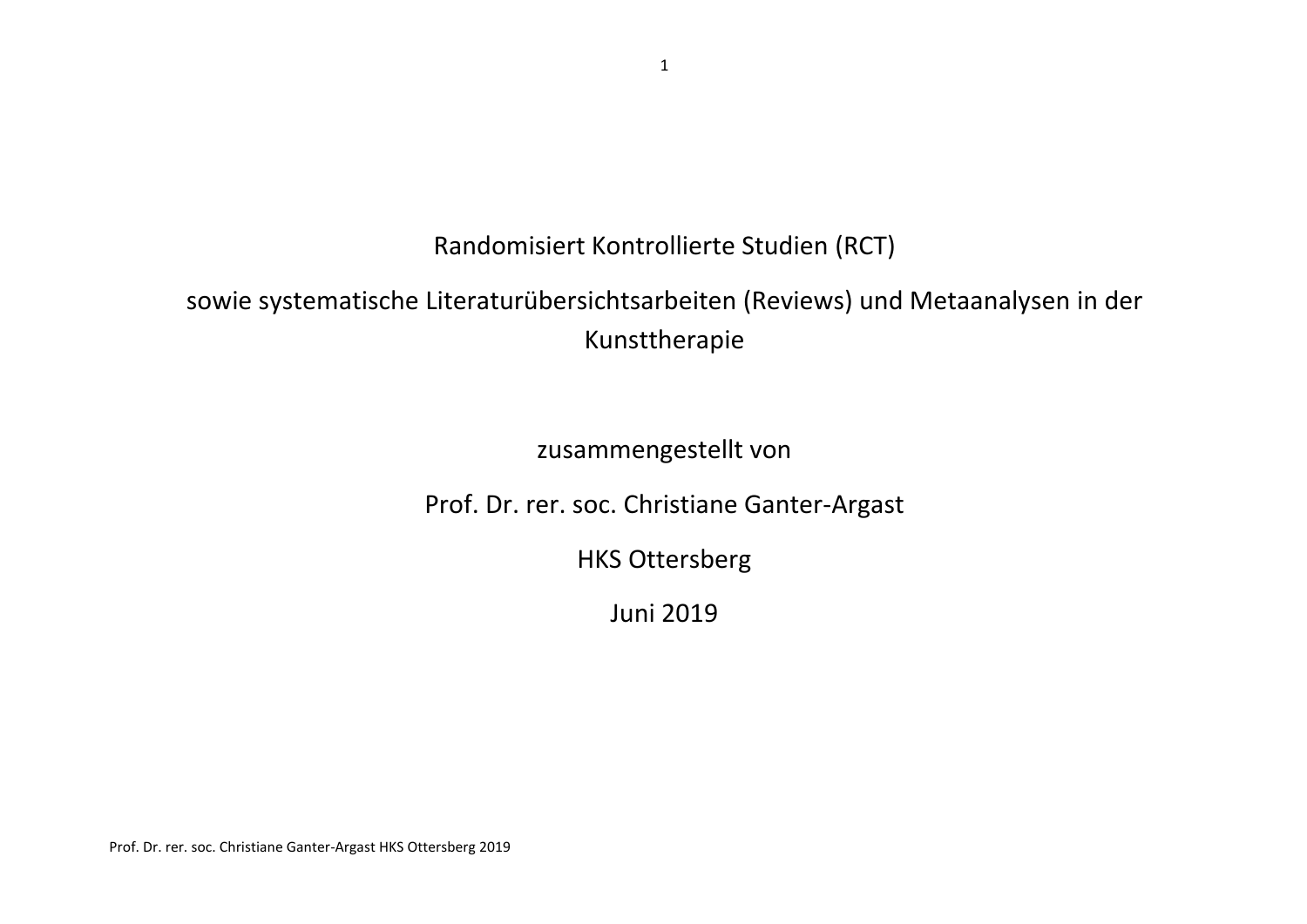| Erkrankung/<br>Adressatengruppe                            | <b>Reviews oder Metanalyse</b>                                                                                                                                                                                                                                                                                                                                                                                                                                                                                                                                               | Quellenangaben der RCTs                                                                                                                                                                                                                                                                                                                                                                                                                                                                                                                                                                                                                                                                                                                                                                                                                                                                                                                                                                                                                                                                                                                                                                                                                                                                                                                                                                                                                                                                                                                                               |
|------------------------------------------------------------|------------------------------------------------------------------------------------------------------------------------------------------------------------------------------------------------------------------------------------------------------------------------------------------------------------------------------------------------------------------------------------------------------------------------------------------------------------------------------------------------------------------------------------------------------------------------------|-----------------------------------------------------------------------------------------------------------------------------------------------------------------------------------------------------------------------------------------------------------------------------------------------------------------------------------------------------------------------------------------------------------------------------------------------------------------------------------------------------------------------------------------------------------------------------------------------------------------------------------------------------------------------------------------------------------------------------------------------------------------------------------------------------------------------------------------------------------------------------------------------------------------------------------------------------------------------------------------------------------------------------------------------------------------------------------------------------------------------------------------------------------------------------------------------------------------------------------------------------------------------------------------------------------------------------------------------------------------------------------------------------------------------------------------------------------------------------------------------------------------------------------------------------------------------|
| Schizophrenie,<br>schizotype und<br>wahnhafte<br>Störungen | Reynolds, M. Nabors, L. Quinlan, A.(2000) The<br>Effectiveness of art therapy: Does it work? Art<br>Therapy Journal of the American Art Therapy<br>Association, 17:3, 207-213.<br>Ruddy, R. Milnes, D. Art therapy for<br>schizophrenia or schizophrenia-like illnesses.<br>Cochrane Database Syst Rev. 2005 Oct<br>19;(4):CD003728. Review.<br>Attard, A. Larkin, M. Art therapy for people<br>with psychosis: a narrative review of the<br>literature.<br>Lancet Psychiatry. 2016 Nov;3(11):1067-1078.<br>doi: 10.1016/S2215-0366(16)30146-8. Epub<br>2016 Aug 12. Review. | Green, B. L., Wehling, C. & Taylsky, G. J. (1987). Group art therapy as an<br>adjunct to treatment for chronic outpatients. Hospital an Community<br>Psychiatry, 38, 988-991.<br>Richardson, P. Jones, K. Evans, Ch. Stevens, P. & Rowe, A. (2007).<br>Exploratory RCT of art therapy as an adjunctive treatment in schizophrenia,<br>Journal of Mental Health, 16: 4,483-491.<br>Meng, P. Zheng, R. et al. (2005). Group Intervention for schizophrenia<br>inpatient with art as medium. Acta Psychologica Sinica, 37 (3);403-412.<br>(auf Chinesisch)<br>Ruiz, M.I. Aceituno, D. Rada, G. Art therapy for schizophrenia?<br>Medwave. 2017 Jan 19;17(Suppl1)<br>Crawford, M.J. Killaspy, H. Kalaitzaki, E. & Waller, D. The MATISSE study: a<br>randomised trial of group art therapy for people with schizophrenia.<br>BMC Psychiatry. 2010 Aug 27;10:65. doi: 10.1186/1471-244X-10-65.<br>Crawford, M.J. Killaspy, H. Barnes, TR. & Waller, D. MATISSE project team.<br>Group art therapy as an adjunctive treatment for people with schizophrenia:<br>a randomised controlled trial (MATISSE).<br>Health Technol Assess. 2012;16(8):iii-iv, 1-76. doi: 10.3310/hta16080.<br>Montag, C. Haase, L. Seidel, D. & Dannecker, K. A pilot RCT of psychodynamic<br>group art therapy for patients in acute psychotic episodes: feasibility, impact<br>on symptoms and mentalising capacity.<br>PLoS One. 2014 Nov 13;9(11):e112348. doi: 10.1371/journal.pone.0112348.<br>eCollection 2014.<br>Leurent, B., Killaspy, H., Osborn, D.P. et al. Moderating factors for the |
|                                                            |                                                                                                                                                                                                                                                                                                                                                                                                                                                                                                                                                                              | effectiveness of group art therapy for schizophrenia: secondary analysis of<br>data from the MATISSE randomised controlled trial Soc Psychiatry Psychiatr<br>Epidemiol (2014) 49: 1703. https://doi.org/10.1007/s00127-014-0876-2                                                                                                                                                                                                                                                                                                                                                                                                                                                                                                                                                                                                                                                                                                                                                                                                                                                                                                                                                                                                                                                                                                                                                                                                                                                                                                                                     |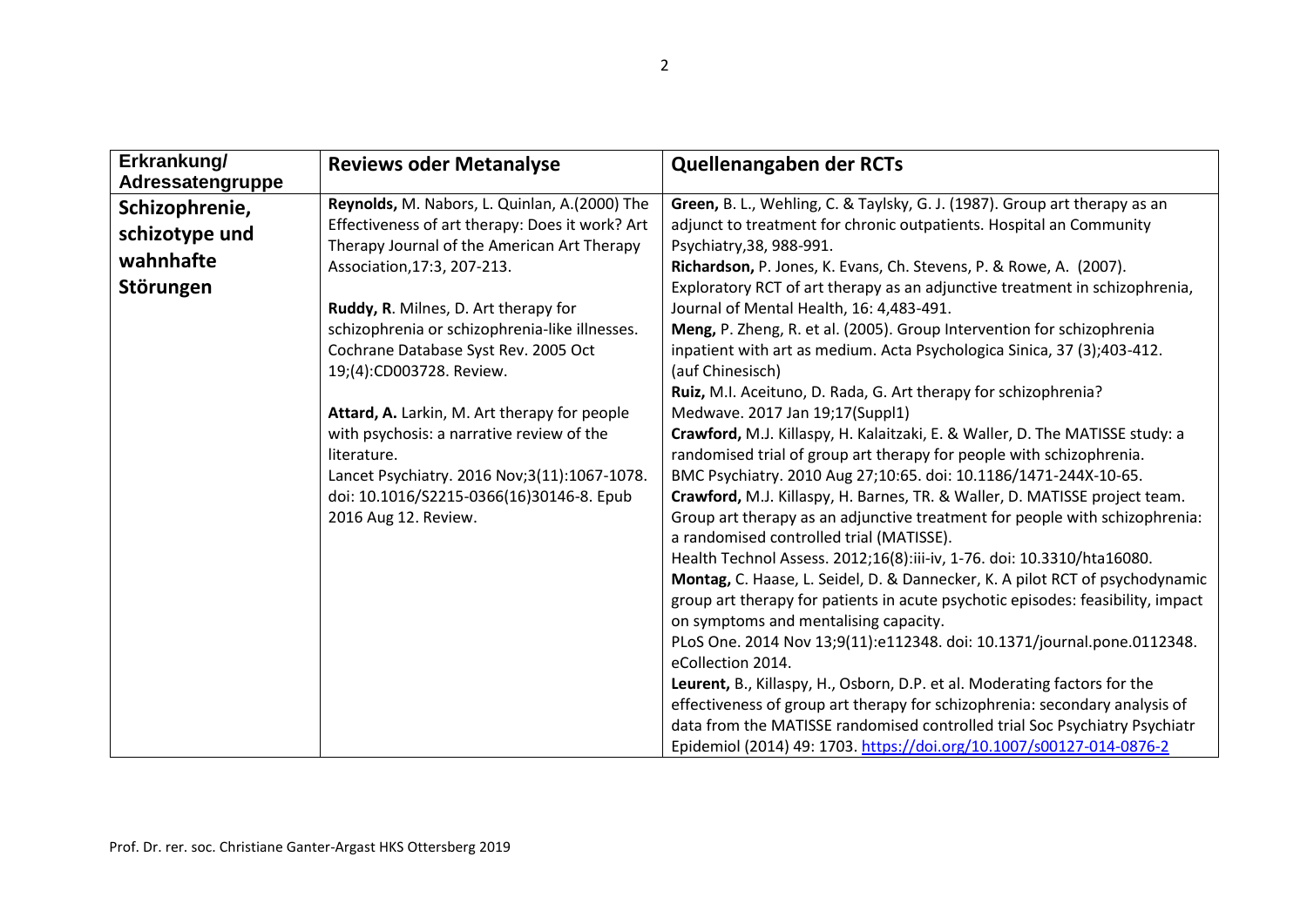| <b>PTSD</b> | Schouten, K.A. de Niet, G. Knipscheer, J.W.   | Volker, C.A. (1999). Treatment of sexual assault survivers utilizing cognitive  |
|-------------|-----------------------------------------------|---------------------------------------------------------------------------------|
|             | Kleber, R. J. Hutschemakers, G. J. M. (2015). | therapy and art therapy (Unpublished dissertation). Dissertations abstracts     |
|             | The effectiveness od art therapy in the       | International. Section B: 60(5B),2374.                                          |
|             | treatment of traumatized adults: a systematic | Henderson, P. Rosen, D Mascaro, N. (2007). Empirical study on the healing       |
|             | review on art therapy and Trauma. Traum       | nature of mandalas. Psychology of Aesthetics, Creativity, and the Arts, 1, 148- |
|             | Violence, & Abuse, Vol.16(2):220-228.         | 154.                                                                            |
|             | Uttley, L. Scope, A. & Wood, C. Systematic    | Lyshak-Stelzer, F. Singer, P. St. John, P. Chemtob, CM. Art therapy for         |
|             | review and economic modelling of the clinical | adolescents with posttraumatic stress disorder symptoms: a pilot study. Art     |
|             | effectiveness and cost-effectiveness of art   | Therapy: Journal of the American Art Therapy Association 2007;24: 163-9.        |
|             | therapy among people with non-psychotic       | http://dx.doi.org/ 10.1080/07421656.2007.10129474 49. auch bei RCT's            |
|             | mental health disorders.                      | Kinder aufgelistet.                                                             |
|             | Health Technol Assess. 2015 Mar;19(18):1-     | Chapman, L. Morabito, D. Ladakakos, C. Schreier, H. Knudson, M. The             |
|             | 120.                                          | effectiveness of art therapy interventions in reducing post traumatic stress    |
|             | Baker, F. Metcalf, O. Varker, T. o'Donell M.  | disorder (PTSD) symptoms in pediatric trauma patients. Art Therapy: Journal     |
|             | (2017) A systematic review of the efficacy of | of the American Art Therapy Association 2001;18:100-4.                          |
|             | creative arts therapies in the treatment of   | http://dx.doi.org/10.1080/07421656.2001.10129750 auch bei RCT's Kinder          |
|             | adults with PTSD. American Psychological      | aufgelistet.                                                                    |
|             | Association.                                  | Brillantes- Evangelista, G. (2013) An evaluation of visual arts and poetry as   |
|             |                                               | therapeutc interventions with abused adolescents. The Arts in psychotherapy     |
|             |                                               | 40,71:71-84. auch bei RCT's Kinder aufgelistet.                                 |
|             |                                               | Campbell, M. Decker, KP. Kruk, K. Deaver, SP. Art Therapy and Cognitive         |
|             |                                               | Processing Therapy for Combat-Related PTSD: A Randomized Controlled Trial.      |
|             |                                               | Art Therapy: Journal of the American Art Therapy Association, v33 n4 p169-      |
|             |                                               | 177 2016                                                                        |
|             |                                               | Wang, X. Lan, C. Chen, J. & Li, L. (2015). Creative arts program as an          |
|             |                                               | intervention for PTSD: A randomized clinicl trial with motor vehicle accident   |
|             |                                               | survivors. International Journal of Clinical and Experimental Medicine, 8       |
|             |                                               | 13585-13591.                                                                    |
|             |                                               | Zimmermann, P Kowalski, J. & Ströhle, A. (2015). Evaluation of an impatient     |
|             |                                               | preventive treatment program for soldiers returning from deployment. Work,      |
|             |                                               | 50, 103-110.                                                                    |
|             |                                               | Pizarro, J. (2004). The efficacey of art and writing therapy: increasing        |
|             |                                               | positive mental health outcomes and participant retention after exposure to     |
|             |                                               |                                                                                 |

3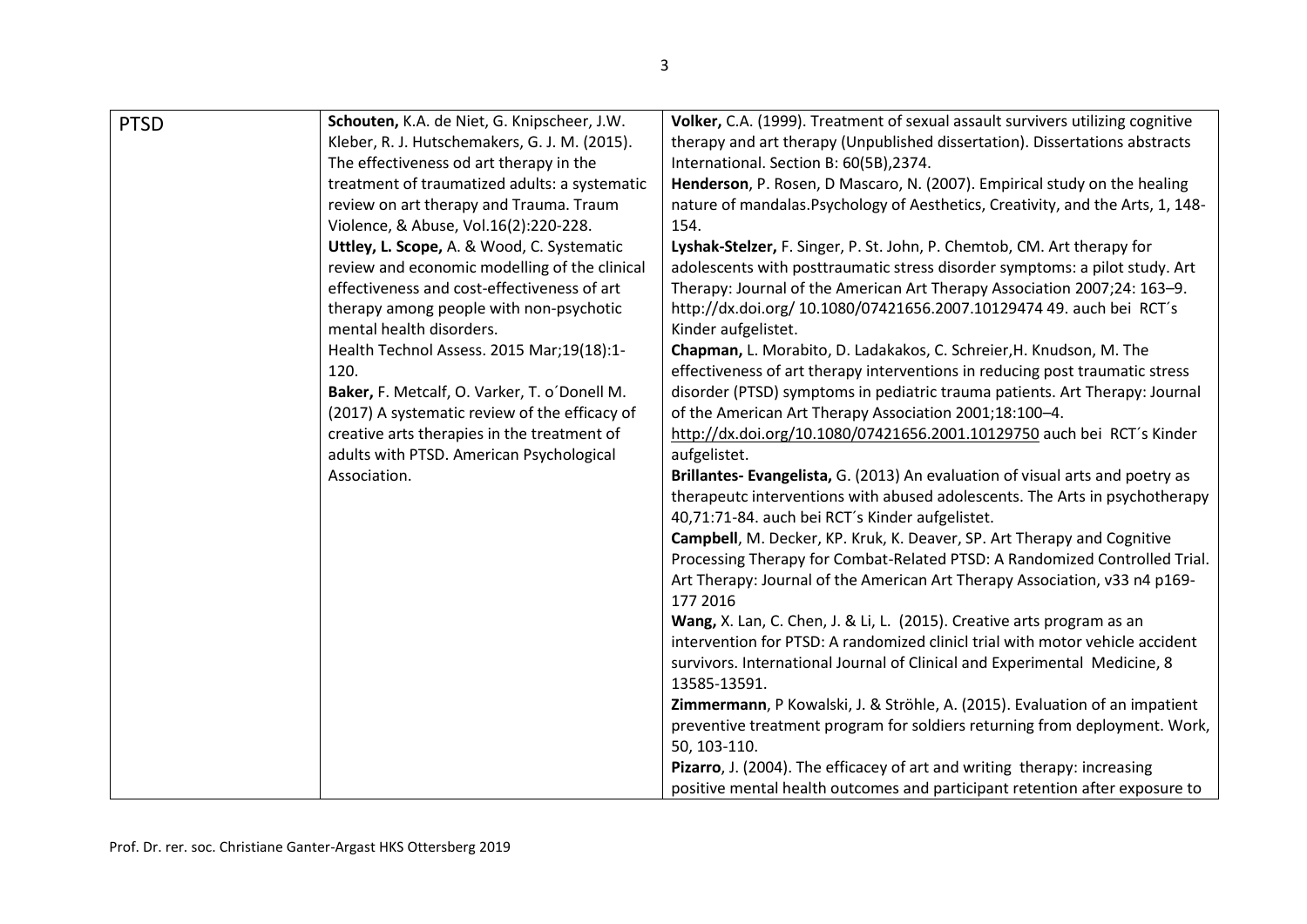|                          |                                                                                                                                                                                                                                       | traumatic experience. Art Therapy: Journal of the American Art Therapy                                                                                                                                                                                                                                                                                                                                                                                                                                                                                                                                                                                                                                                                                                                                                                                                                                                                                                                                                                                                                                                                                                                                                                                                                                                                                                                                                                                                                                                                                                                                                                                                                                                |
|--------------------------|---------------------------------------------------------------------------------------------------------------------------------------------------------------------------------------------------------------------------------------|-----------------------------------------------------------------------------------------------------------------------------------------------------------------------------------------------------------------------------------------------------------------------------------------------------------------------------------------------------------------------------------------------------------------------------------------------------------------------------------------------------------------------------------------------------------------------------------------------------------------------------------------------------------------------------------------------------------------------------------------------------------------------------------------------------------------------------------------------------------------------------------------------------------------------------------------------------------------------------------------------------------------------------------------------------------------------------------------------------------------------------------------------------------------------------------------------------------------------------------------------------------------------------------------------------------------------------------------------------------------------------------------------------------------------------------------------------------------------------------------------------------------------------------------------------------------------------------------------------------------------------------------------------------------------------------------------------------------------|
| Affektive Störungen      |                                                                                                                                                                                                                                       | Association, 21 (1): 5-12.<br>Seiffert, K. (2015). Studie zur Anwendung eines fototherapeutischen<br>Behandlungsmodells für Patienten mit unipolaren Depressionen in der<br>klinischen Versorgung. Musik-Tanz- und Kunsttherapie, 26 (2), 88-102.<br>Thyme, K. Sundin, EC. Stahlberg, G. Lindstrom, B. Eklof, H. Wiberg, B. The<br>outcome of short-term psychodynamic art therapy compared to short-term<br>psychodynamic verbal therapy for depressed women. Psychoanal Psychother<br>2007;3:250-64. http://dx.doi.org/10.1080/0266873070153561048.<br>Kimport, E R. Robbins, St J. Efficacy of Creative Clay Work for Reducing<br>Negative Mood: A Randomized Controlled Trial. Art Therapy: Journal of the<br>American Art Therapy Association, v29 n2 p74-79 2012<br>Blomdahl, C. Guregård, S. Rusner, M. & Wijk, H. (2018). A manual-based<br>phenomenological art therapy for individuals diagnosed with moderate to<br>severe depression (PATd): A randomized controlled study. Psychiatric<br>Rehabilitation Journal, 41(3), 169-182.<br>Nan, JKM. Ho, RTH. Effects of clay art therapy on adults outpatients with<br>major depressive disorder: A randomized controlled trial. J Affect Disord.<br>2017 Aug 1;217: 237-245. doi: 10.1016/j.jad.2017.04.013. Epub 2017 Apr 11.<br>McCaffrey, R. Liehr, P. Gregersen, T. Nishioka, R. Garden walking and art<br>therapy for depression in older adults: a pilot study. Res Gerontol Nurs. 2011<br>Oct;4(4):237-42. doi: 10.3928/19404921-20110201-01. Epub 2011 Feb 16.<br>(auch bei Älteren aufgelistet)<br>Ciasca, EC. Ferreira, R. Santana, C. Dos Santos, G. Brum, P. Nunes P. Art<br>therapy as an adjuvant treatment for depression in elderly women: a |
|                          |                                                                                                                                                                                                                                       | randomized controlled trial. Braz J Psychiatry. 2018 Jul-Sep;40(3):256-263.<br>doi: 10.1590/1516-4446-2017-2250. Epub 2018 Feb 1.                                                                                                                                                                                                                                                                                                                                                                                                                                                                                                                                                                                                                                                                                                                                                                                                                                                                                                                                                                                                                                                                                                                                                                                                                                                                                                                                                                                                                                                                                                                                                                                     |
| Angst/<br>Angststörungen | Abbing, A. Ponstein, A. van Hooren, S. de<br>Sonneville, L. Swaab, H. et al. (2018) The<br>effectiveness of art therapy for anxiety in<br>adults: A systematic review of randomised and<br>non-randomised controlled trials. PLOS ONE | Sandmire, DA. Gorham, SR. Rankin, NE. Grimm, DR. The Influence of Art<br>Making on Anxiety: A Pilot Study. Art Therapy: Journal of the American Art<br>Therapy Association 2012; 29(2):68-73.<br>Yu, YZ. Ming, C. Yue, M. Hai, Li J. Ling, L. House-Tree-Person drawing therapy<br>as an intervention for prisoners' prerelease anxiety. Social Behavior and<br>Personality: an international journal. 2016; 44 (6):987-1004.                                                                                                                                                                                                                                                                                                                                                                                                                                                                                                                                                                                                                                                                                                                                                                                                                                                                                                                                                                                                                                                                                                                                                                                                                                                                                         |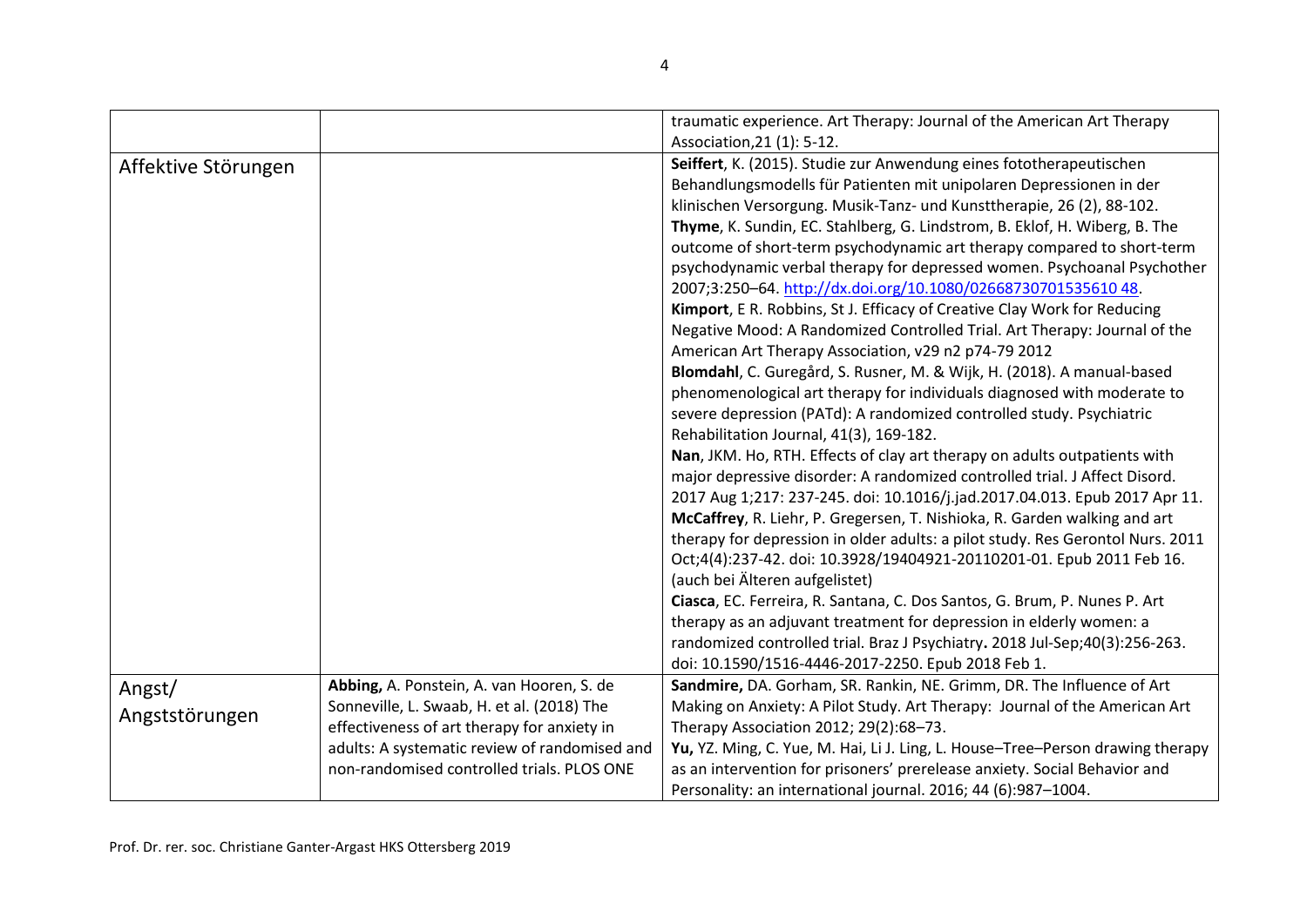|                      | 13(12): e0208716.                                      | Henderson, P. Rosen, D. Mascaro, N. Empirical study on the healing nature of       |
|----------------------|--------------------------------------------------------|------------------------------------------------------------------------------------|
|                      | https://doi.org/10.1371/journal.pone.0208716           | mandalas. Psychology of Aesthetics, Creativity, and the Arts. 2007; 1(3):148-      |
|                      |                                                        | 54. auch bei PTSD aufgelistet                                                      |
|                      |                                                        | Bell, CE. Robbins, SJ. Effect of Art Production on Negative Mood: A                |
|                      |                                                        | Randomized, Controlled Trial. Art Therapy. 2007; 24(2):71-5.                       |
| Substanzabhängigkeit |                                                        | Dennstedt, J. (2018) Auswirkung kunsttherapeutischer Intervention auf die          |
|                      |                                                        | Ressourcen bei stationären alkoholabhängigen PatientInnen. Dr. Kovac               |
|                      |                                                        | Verlag: Hamburg.                                                                   |
| Essstörungen         | Ganter- Argast, Ch. Enck, P. Zipfel, St. Sammet,       | Lock, J. Kara, K. Fitzpatrick, W. Agras, St. Weinbach, N. Jo, B. Feasibility Study |
|                      | I. Kunsttherapie in Gruppen bei Essstörungen-          | Combining Art Therapy or Cognitive Remediation Therapy with Family Based           |
|                      | eine Literaturübersicht. Gruppenpsychother.            | Treatment for Adolescent Anorexia Nervosa                                          |
|                      | Gruppendynamik 45: 20 - 31 (2008)                      | Eur Eat Disord Rev. Author manuscript; available in PMC 2019 Jan 1.                |
|                      | Lauschke, M. Ostermann, T. Schulze, C.                 | Eur Eat Disord Rev. 2018 Jan; 26(1): 62-68. Published online 2017 Nov 20.          |
|                      | Kunsttherapie bei Essstörungen                         | doi: 10.1002/erv.2571                                                              |
|                      | Ein vergleichender Literaturüberblick.                 | PMCID: PMC5732028                                                                  |
|                      | Musik-, Tanz- und Kunsttherapie (2014), 25,            |                                                                                    |
|                      | pp. 191-200. (2014)                                    |                                                                                    |
|                      | Lauschke, M. Untersuchung aktueller und                |                                                                                    |
|                      | historischer Entwicklungen der klinischen              |                                                                                    |
|                      | Kunsttherapie in der                                   |                                                                                    |
|                      | stationären/teilstationären Behandlung                 |                                                                                    |
|                      | essgestörter Patienten. Ein systematischer             |                                                                                    |
|                      | Literaturüberblick. Dissertation Witten                |                                                                                    |
|                      | Herdecke University. 2014.                             |                                                                                    |
| Somatoforme          | Crawford, C. Lee, C. Bingham, J. Active Self-          | Keine RCT Studien Kunsttherapie                                                    |
| Störungen            | Care Therapies for Pain (PACT) Working                 |                                                                                    |
|                      | Group. Sensory art therapies for the self-             |                                                                                    |
|                      | management of chronic pain symptoms. Pain              |                                                                                    |
|                      | Med. 2014 Apr;15 Suppl 1:S66-75. doi:                  |                                                                                    |
|                      | 10.1111/pme.12409. ( $\rightarrow$ nur Musik und story |                                                                                    |
|                      | telling)                                               |                                                                                    |
|                      | Angheluta, A.M. (2011) Art therapy for chronic         |                                                                                    |
|                      | pain: Applications and future directions.              |                                                                                    |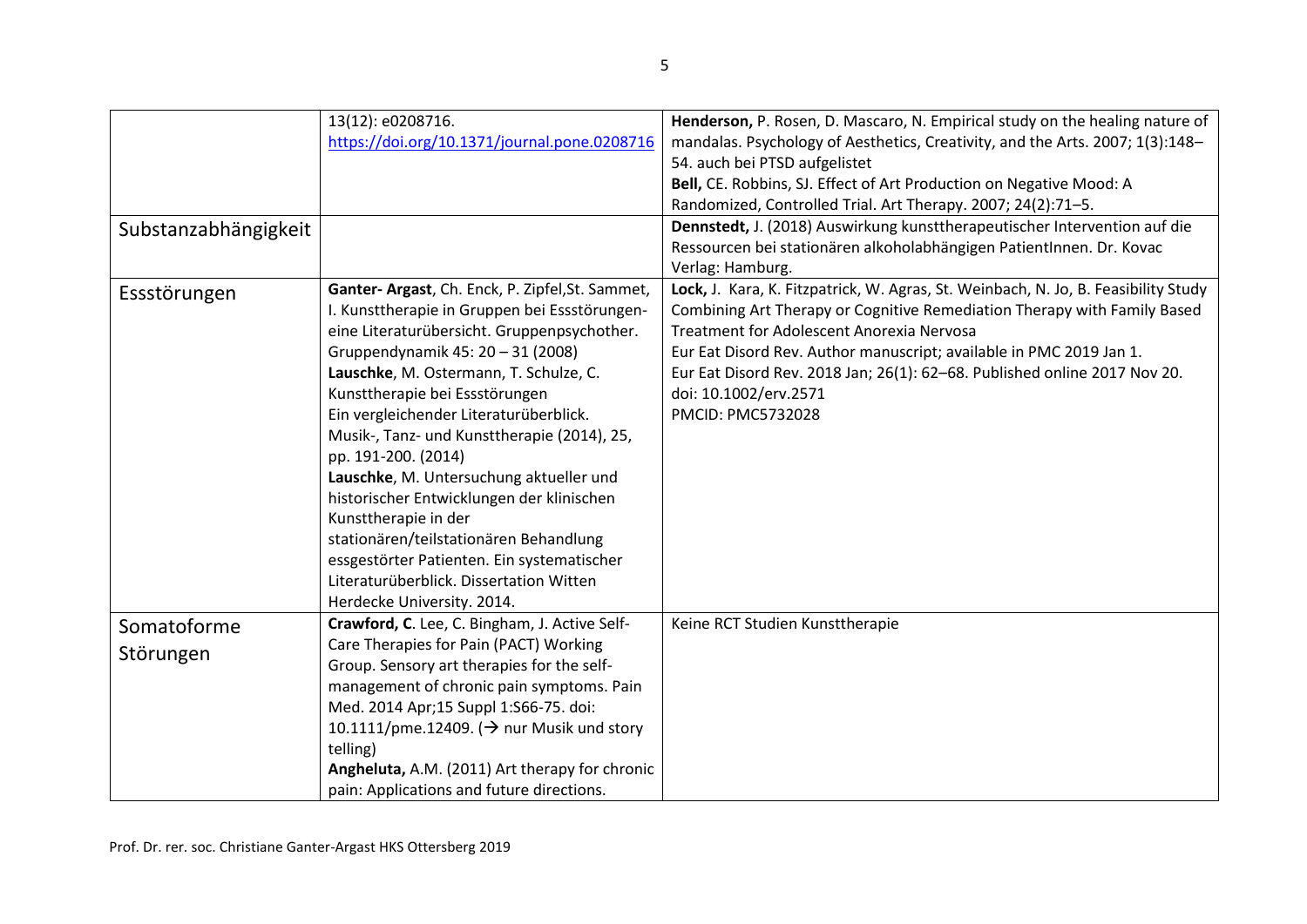|                                                    | Canadian Journal of Counselling and<br>Psychotherapy                                                                                                                                                                                                                                 |                                                                                                                                                                                                                                                                                                                                                                                                                                                                                                                                                                                                                                                                                                                                                                                                                                                                                                                                                                                                                                                                                                                                                                                                                                                                                                                                                                                                                                                                                                                                                             |
|----------------------------------------------------|--------------------------------------------------------------------------------------------------------------------------------------------------------------------------------------------------------------------------------------------------------------------------------------|-------------------------------------------------------------------------------------------------------------------------------------------------------------------------------------------------------------------------------------------------------------------------------------------------------------------------------------------------------------------------------------------------------------------------------------------------------------------------------------------------------------------------------------------------------------------------------------------------------------------------------------------------------------------------------------------------------------------------------------------------------------------------------------------------------------------------------------------------------------------------------------------------------------------------------------------------------------------------------------------------------------------------------------------------------------------------------------------------------------------------------------------------------------------------------------------------------------------------------------------------------------------------------------------------------------------------------------------------------------------------------------------------------------------------------------------------------------------------------------------------------------------------------------------------------------|
| Alzheimer Krankheit<br>Demenz<br>Parkinson-Syndrom | Deshmukh, S.R. Holmes J, Cardno A. Art<br>therapy for people with dementia. Cochrane<br>Database Syst Rev. 2018 Sep 13;9:CD011073.<br>doi: 10.1002/14651858.CD011073.pub2.                                                                                                           | Hattori , H. Hattori, C. Hokao, C. Mizushima, K. Mase, T. Controlled study on<br>the cognitive and psychological effect of coloring and drawing in mild<br>Alzheimer's disease patients. Geriatr Gerontol Int 2011;11:431-7.<br>(ausgedruckt) http://dx.doi.org/10.1111/j.1447-0594.2011.00698.x<br>Rusted, J. Sheppard, L. Waller, D. A multi-centre randomized control group<br>trial on the use of art therapy for older people with dementia. Group Analysis<br>2006;4:517-36. http://dx.doi.org/ 10.1177/0533316406071447<br>Pongan, E. Tillmann, B. Leveque, Y. & Rouch I; LACMé Group. Can Musical or<br>Painting Interventions Improve Chronic Pain, Mood, Quality of Life, and<br>Cognition in Patients with Mild Alzheimer's Disease? Evidence from a<br>Randomized Controlled Trial.<br>J Alzheimers Dis. 2017;60(2):663-677. doi: 10.3233/JAD-170410.<br>Schall, A. Tesky, V. et al.<br>Art museum-based intervention to promote emotional well-being and<br>improve quality of life in people with dementia: The ARTEMIS project<br>Dementia (London). 2018 Aug; 17(6): 728-743. doi:<br>10.1177/1471301217730451. Epub 2017 Sep 15.<br>Mahendran, R. Gandhi M. Moorakonda, R.B. Wong, J. Kanchi, MM Fam, J.<br>Rawtaer, I. Kumar, AP. Feng, I. Kua, EH. Art therapy ist associated with<br>sustained improvement in cognitive function in the elderly with mild<br>neurocognitive disorder: findings from a pilot randomized controlled trial for<br>art therapy and music reminiscence activity versus usual care. Trials (2018)<br>19::615. |
| HIV-Krankheit                                      | Uttley, L. Scope, A. Stevenson, M. & Wood C.<br>Systematic review and economic modelling of<br>the clinical effectiveness and cost-<br>effectiveness of art therapy among people<br>with non-psychotic mental health disorders.<br>Health Technol Assess. 2015 Mar;19(18):1-<br>120. | Rao, D. Nainis, N. Williams, L. Langner, D. Eisin, A. Paice, J. Art therapy for<br>relief of symptoms associated with HIV/AIDS. AIDS Care. 2009 Jan;21(1):64-9.<br>doi: 10.1080/09540120802068795.                                                                                                                                                                                                                                                                                                                                                                                                                                                                                                                                                                                                                                                                                                                                                                                                                                                                                                                                                                                                                                                                                                                                                                                                                                                                                                                                                          |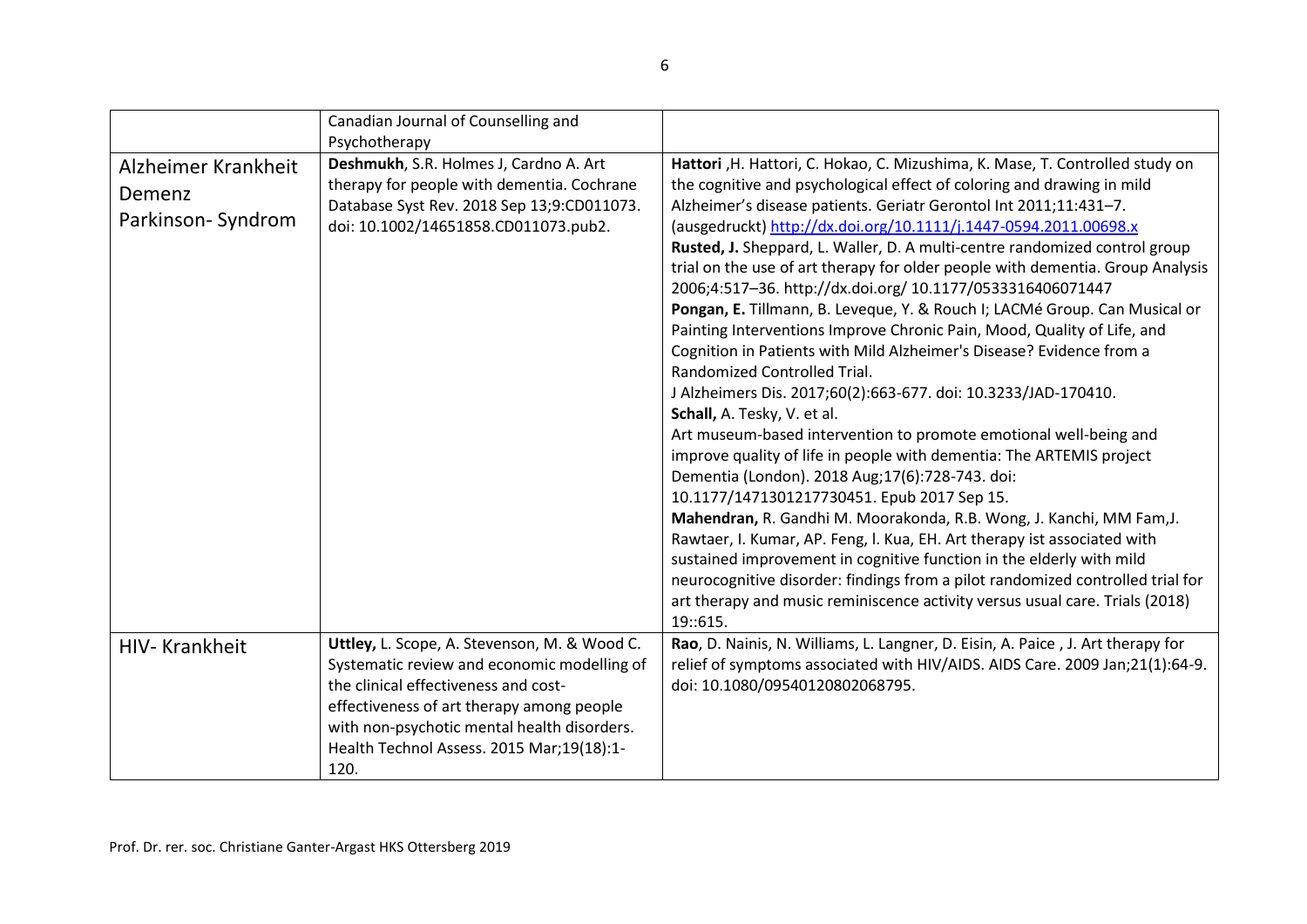| Onkologie                | Wood, M. Molassiotis, A. Payne, S. What        | Monti, DA. Peterson, C. Kunkel, EJ. Hauck, W. Pequignot, E. Rhodes, L.           |
|--------------------------|------------------------------------------------|----------------------------------------------------------------------------------|
|                          | research evidence is there for the use of art  | Brainard, GC. A randomized, controlled trial of mindfulness-based art therapy    |
| <b>Palliativ Bereich</b> | therapy in the managment of symptoms in        | (MBAT) for women with cancer. Psychooncology. 2006 May;15(5):363-73.             |
|                          | aldults with cancer? A systematic review.      | Monti, DA et al. (2012) Changes in Cerebral Blood Flow and Anxiety               |
|                          | Psycho-Oncology. 2011;20 (2):135-145.          | Associated with an 8-week Mindfulness Programme in Women with Breast             |
|                          |                                                | Cancer. Stress and Health 28: 397-407 (2012)                                     |
|                          | Kortum, R. Koch, S. Gruber, H. (2017)          | Puig, A. Lee, SM. Goodwin, L.et al. The efficacey of creative arts therapies to  |
|                          | Kunsttherapie in der Palliativversorgung. Ein  | enhance emotional expression, spirituality, and psychological well- beeing of    |
|                          | narratives Review. Teil 1. Forschungsstand.    | newly diagnosed Stagel and Stage II breast cancer patients: A preliminary        |
|                          | Zkm2017;6:2-10                                 | study. The Arts in Psychotherapy 2006;33 (3):218-228.                            |
|                          |                                                | Thyme, KE. Sundin, EC, Wiberg, B. et al. Individuel brief art therapy can be     |
|                          | Boehm, K. Cramer, H. Staroszynski, Th.         | helpful for women with breast cancer: a randomized contolled clinical study.     |
|                          | Ostermann, Th. (2014) Arts Therapies for       | Palliat Support Care 2009;7(1):87-95.                                            |
|                          | Anxiety, Depression and Quality of life in     | Svensk, AC. Oster, I. Thyme, KE. Magnusson, E. Sjödin, M. Eisemann, M.           |
|                          | breast cancer patients: a sytsematic review    | Aström, S. Lindh, J. Art therapy improves experienced quality of life among      |
|                          | and meta analysis. Evid Based Complement       | women undergoing treatment for breast cancer: a randomized controlled            |
|                          | Alternat Med. 2014. (open access)              | study. Eur J Cancer Care (Engl). 2009 Jan;18(1):69-77. doi: 10.1111/j.1365-      |
|                          |                                                | 2354.2008.00952.x. PMID: 19473224                                                |
|                          | Derman, YE. Deatrick, JA.                      | Oster, I. Svensk, AC. Magnusson, E. Thyme, KE. Sjödin, M. Aström, S Lindh, J.    |
|                          | Promotion of Well-being During Treatment for   | Art therapy improves coping resources: a randomized, controlled study            |
|                          | Childhood Cancer: A Literature Review of Art   | among women with breast cancer. Palliat Support Care. 2006 Mar;4(1):57-64.       |
|                          | Interventions as a Coping Strategy. Cancer     | Radl, D. Vita M, Gerber N, Gracely EJ, Bradt J.                                  |
|                          | Nurs. 2016 Nov/Dec;39(6):E1-E16.               | The effects of Self-Book© art therapy on cancer-related distress in female       |
|                          |                                                | cancer patients during active treatment: A randomized controlled trial.          |
|                          | Puetz, TW. Morley, CA. Herring, MP. Effects of | Psychooncology. 2018 Sep;27(9):2087-2095. doi: 10.1002/pon.4758. Epub            |
|                          | Creative Arts Therapies on Psychological       | 2018 Jun 10.                                                                     |
|                          | Symptoms and Quality of Life in Patients With  | Jang, SH. Kang, SY. Lee, HJ. Lee, SY. Beneficial Effect of Mindfulness-Based Art |
|                          | Cancer. JAMA Intern Med. 2013;173(11):960-     | Therapy in Patients with Breast Cancer-A Randomized Controlled Trial.            |
|                          | 969. doi:10.1001/jamainternmed.2013.836        | Explore (NY). 2016 Sep-Oct;12(5):333-40. doi: 10.1016/j.explore.2016.06.003.     |
|                          |                                                | Epub 2016 Jun 21.                                                                |
|                          | Kim, KS. Loring, S. Kwekkeboom, K. Use of Art- | Abdulah, DM. Abdulla, BM. Effectiveness of group art therapy on quality of       |
|                          | Making Intervention for Pain and Quality of    | life in paediatric patients with cancer: A randomized controlled trial.          |
|                          | Life Among Cancer Patients: A Systematic       |                                                                                  |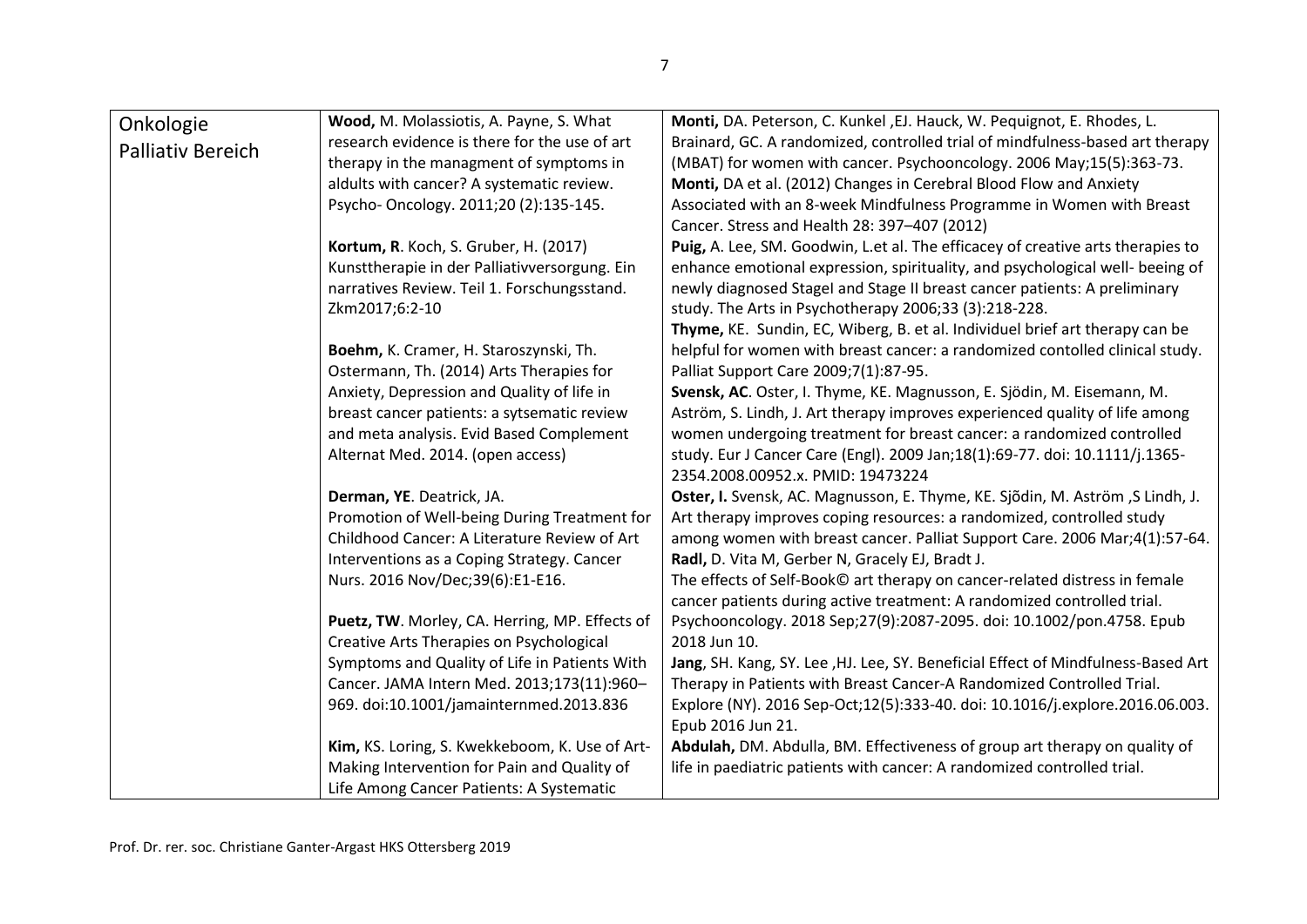|                           | Review . Journal of Holistic Nursing. Volume:<br>36 issue: 4, page(s): 341-353<br>First Published August 24, 2017<br>https://doi.org/10.1177/0898010117726633                                                                                                                                                                                                                                                                                                                                                                                                                                                                                                                                                                                                                                                                                                      | Complement Ther Med. 2018 Dec;41:180-185. doi:<br>10.1016/j.ctim.2018.09.020. Epub 2018 Sep 28.<br>Forzoni, S. Perez, M. Martignetti A, Crispino S. Art therapy with cancer<br>patients during chemotherapy sessions: an analysis of the patients'                                                                                                                                       |
|---------------------------|--------------------------------------------------------------------------------------------------------------------------------------------------------------------------------------------------------------------------------------------------------------------------------------------------------------------------------------------------------------------------------------------------------------------------------------------------------------------------------------------------------------------------------------------------------------------------------------------------------------------------------------------------------------------------------------------------------------------------------------------------------------------------------------------------------------------------------------------------------------------|------------------------------------------------------------------------------------------------------------------------------------------------------------------------------------------------------------------------------------------------------------------------------------------------------------------------------------------------------------------------------------------|
|                           | Archer, S Buxton, S. Sheffield, D.<br>The effect of creative psychological<br>interventions on psychological outcomes for<br>adult cancer patients: a systematic review of<br>randomised controlled trials.<br>Psychooncology. 2015 Jan;24(1):1-10. doi:<br>10.1002/pon.3607. Epub 2014 Jun 21.<br>Tang, Y. Fu, F. Gao, H. Shen, L. Chi, I. Bai, Z. Art<br>therapy for anxiety, depression, and fatigue in<br>females with breast cancer: A systematic<br>review. J Psychosoc Oncol. 2018 Nov 13:1-17.<br>doi: 10.1080/07347332.2018.1506855. [Epub<br>ahead of print]<br>Geue, K. Goetze, H. Buttstaedt, M. Kleinert, E.<br>Richter, D. Singer, S.<br>An overview of art therapy interventions for<br>cancer patients and the results of research.<br>Complement Ther Med. 2010 Jun-Aug;18(3-<br>4):160-70. doi: 10.1016/j.ctim.2010.04.001.<br>Epub 2010 May 15. | perception of helpfulness. Palliat Support Care. 2010 Mar;8(1):41-8. doi:<br>10.1017/S1478951509990691. Epub 2010 Feb 18.<br>Mische, L. Glennon C, Fiscus V, Harrell V, Krause K, Moore AB, Smith K<br>Effects of Making Art and Listening to Music on Symptoms Related to Blood<br>and Marrow Transplantation. Oncol Nurs Forum. 2016 Mar;43(2):E56-63. doi:<br>10.1188/16.ONF.E56-E63. |
| Trauer/<br>Hinterbliebene |                                                                                                                                                                                                                                                                                                                                                                                                                                                                                                                                                                                                                                                                                                                                                                                                                                                                    | Weiskittle, RE. Gramling, SE.<br>The therapeutic effectiveness of using visual art modalities with the<br>bereaved: a systematic review. Psychol Res Behav Manag. 2018 Feb 1;11:9-<br>24. doi: 10.2147/PRBM.S131993. eCollection 2018.                                                                                                                                                   |
| Inhaftierte               | Meekums, J. D. Arts With offenders: A<br>Literature synthesis. The Arts In Psychotherapy<br>38 (2011) 229-238                                                                                                                                                                                                                                                                                                                                                                                                                                                                                                                                                                                                                                                                                                                                                      | Qiu, HZ, Ye, ZJ. Liang, MZ.Huang, YQ. Liu, W. Lu, ZD.<br>Effect of an art brut therapy program called go beyond the schizophrenia<br>(GBTS) on prison inmates with schizophrenia in mainland China-A                                                                                                                                                                                     |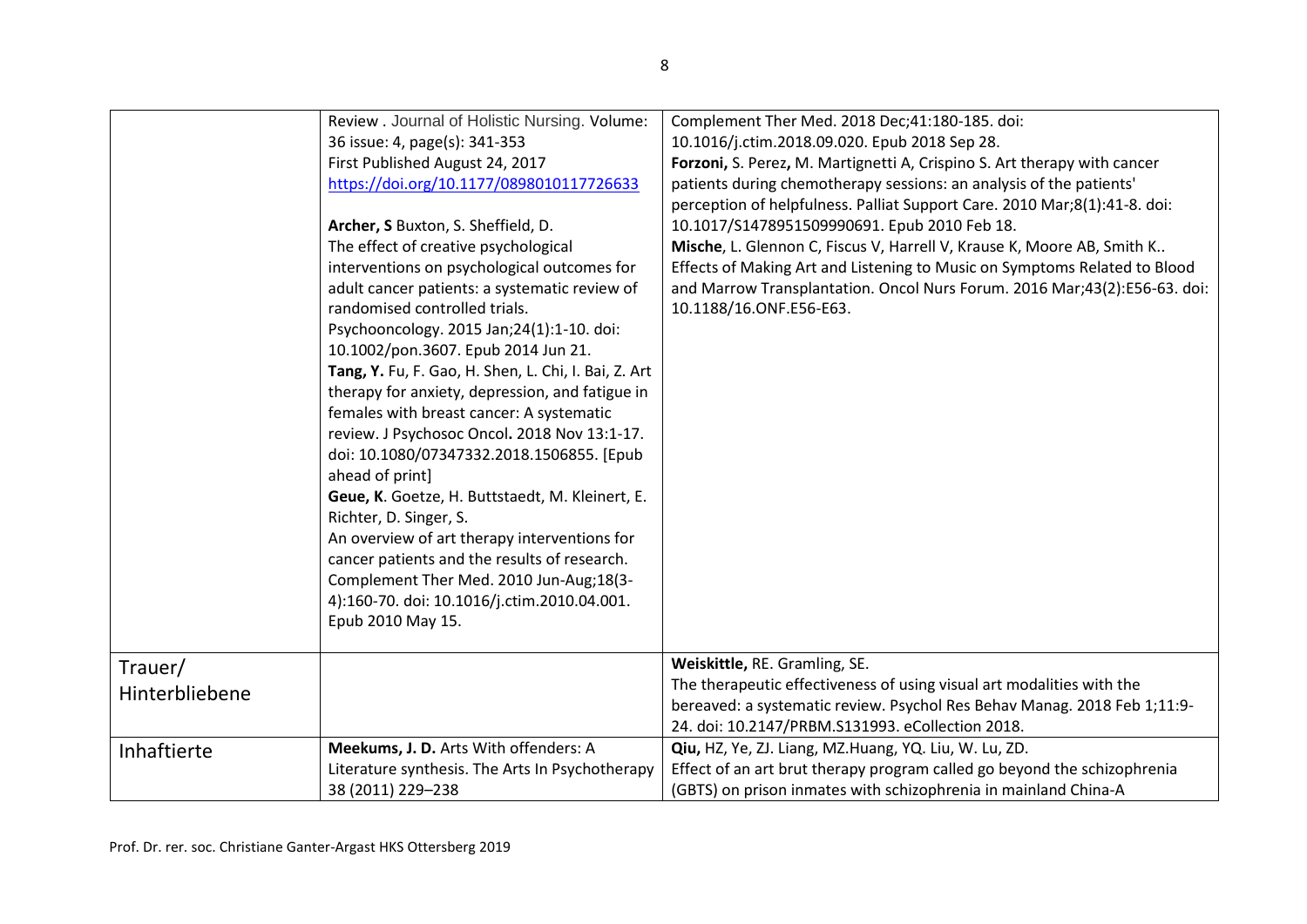|                    | <b>Meekums, J. D. (2016)</b>                    | randomized, longitudinal, and controlled trial. Clin Psychol Psychother. 2017   |
|--------------------|-------------------------------------------------|---------------------------------------------------------------------------------|
|                    | "Arts-Based Programs and Arts Therapies for     | Sep;24(5):1069-1078. doi: 10.1002/cpp.2069. Epub 2017 Jan 12.                   |
|                    | At-Risk, Justice-Involved, and Traumatized      | Gussak, D. The effectiveness of art therapy in reducing depression in prison    |
|                    | Youths." Literature review. Washington, D.C.:   | populations. Int J Offender Ther Comp Criminol 2007;51:444-60.                  |
|                    | Office of Juvenile Justice and Delinquency      | http://dx.doi.org/10.1177/0306624X06294137                                      |
|                    | Prevention.                                     | Yu, YZ. Ming, C. Yue, M. Hai Li, J. Ling, L. (2016) House- Tree- Person drawing |
|                    | https://www.ojjdp.gov/mpg/litreviews/Arts-      | therapy as an interention for prisoners' prerelease anxiety. Social Behavior    |
|                    | Based-Programs-for-Youth.pdf                    | and Personality: an international journal, 2016;444 (6):987-1004.               |
| Kriegsveteranen    | Smith, A. (2016) A literature review of the     | Decker, K. Deaver, S. Abbey, V. Campbell, M. Turpin, Ch. (2018)                 |
|                    | therapeutic mechanism of art therapy for        | Quantitatively Improved Treatment Outcomes for Combat-Associated PTSD           |
|                    | veterans with post-traumatic stress disorder.   | With Adjunctive Art Therapy: Randomized Controlled Trial. Art Therapy 35:4,     |
|                    | International Journal of Art Therapy 21:2,      | pages 184-194.                                                                  |
|                    | pages 66-74.                                    | Kopytin, A. & Lebedev, A. (2013) Humor, Self-Attitude, Emotions, and            |
|                    |                                                 | Cognitions in Group Art Therapy With War Veterans, Art Therapy, 30:1, 20-       |
|                    |                                                 | 29, DOI: 10.1080/07421656.2013.757758                                           |
| Kinder-Jugendliche | Eaton, L. Doherty, K. Rebekah, B. Widrick, B.A. | White, K., & Allen, R. (1971). Art counsseling in an educational setting: Self- |
|                    | A review of research and methods used to        | concept change among pre-adolescent boys. Journal of School Psychology, 9,      |
|                    | establish art therapy as an effective treatment | 218-224.                                                                        |
|                    | method for traumatized children. The Arts in    | Kymissis, P. Christenson, E. Swanson, A.J. & Orlowski, B. (1996). Group         |
|                    | Psychotherapy 34(2007) 256-262.                 | treatment of adolescent inpatients: Apilot study using a structured therapy     |
|                    |                                                 | approach. Journal of Child and Adolescent Group Therapy 6, 45-52.               |
|                    |                                                 | Omizo, M. M., & Omizo, S.S. (1989). Art activities to improve self esteem       |
|                    |                                                 | among native Hawaiian children. Journal od Humanistic Education and             |
|                    |                                                 | Development, 27, 167-176.                                                       |
|                    |                                                 | Rosal, M.L. (1993). Comparative group art therapy research to evaluate          |
|                    |                                                 | changes in locus of control in behavior disorderd children. The Arts in         |
|                    |                                                 | Psychotherapy, 20, 231-241.                                                     |
|                    |                                                 | Chapman, L. Morabito, D. Ladakakos, C. Schreier, H. Knudson, M. The             |
|                    |                                                 | effectiveness of art therapy interventions in reducing post traumatic stress    |
|                    |                                                 | disorder (PTSD) symptoms in pediatric trauma patients. Art Ther                 |
|                    |                                                 | 2001;18:100-4. http://dx.doi.org/10.1080/07421656.2001.10129750 auch in         |
|                    |                                                 | PTSD Kategorie aufgelistet                                                      |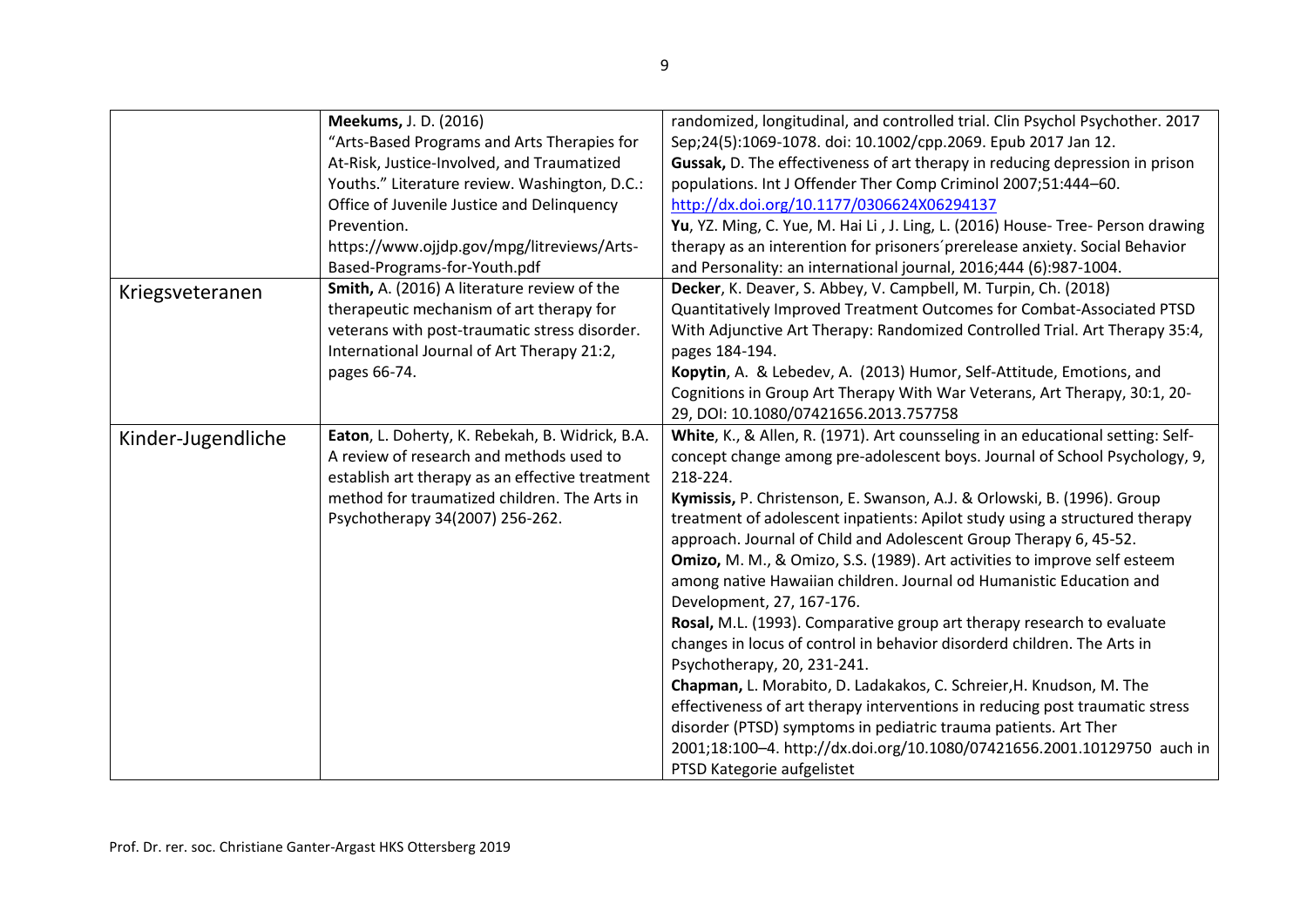| Broome, M. Maikler, V. Kelber, S. Bailey, P. Lea, G. (2001). An intervention to<br>increase coping and reduce health care utilization for school- age children<br>and adolescents with sickle cell disease. Journal of national black nurses |
|----------------------------------------------------------------------------------------------------------------------------------------------------------------------------------------------------------------------------------------------|
| association. Vol.12 (2).                                                                                                                                                                                                                     |
| Regev, D. Guttmann, J. (2005). The psychological benefits of artwork: the                                                                                                                                                                    |
| case of children with learning disorders. The Arts in Psychotherapy 32 (2005)<br>302-312.                                                                                                                                                    |
| Lyshak-Stelzer, F. Singer , P. St. John, P. Chemtob, CM. Art therapy for                                                                                                                                                                     |
| adolescents with posttraumatic stress disorder symptoms: a pilot study. Art                                                                                                                                                                  |
| Ther 2007; 24:163-9. http://dx.doi.org/ 10.1080/07421656.2007.10129474<br>49. auch in PTSD aufgelistet                                                                                                                                       |
| Beebe, A. Gelfand EW, Bender B. A randomized trial to test the effectiveness                                                                                                                                                                 |
| of art therapy for children with asthma.                                                                                                                                                                                                     |
| J Allergy Clin Immunol. 2010 Aug;126(2):263-6, 266.e1. doi:                                                                                                                                                                                  |
| 10.1016/j.jaci.2010.03.019. Epub 2010 May 11.                                                                                                                                                                                                |
| Brillantes- Evangelista, G. (2013) An evaluation of visual arts and poetry as                                                                                                                                                                |
| therapeutc interventions with abused adolescents. The Arts in psychotherapy                                                                                                                                                                  |
| 40,71:71-84.                                                                                                                                                                                                                                 |
| Hill, K. E. Lineweaver, T.T. (2016) Improving the short -term affect of grieving<br>children trough art. Art therapy 33, (2): 91-98.                                                                                                         |
| Cobbett, St. Reaching the Hard to Reach: Quantitative and Qualitative                                                                                                                                                                        |
| Evaluation of School-Based Arts Therapies with Young People with Social,                                                                                                                                                                     |
| Emotional and Behavioural Difficulties. Emotional & Behavioural Difficulties,                                                                                                                                                                |
| v21 n4 p403-415 2016.                                                                                                                                                                                                                        |
| Eaton, J. Tieber, Ch. The Effects of Coloring on Anxiety, Mood, and                                                                                                                                                                          |
| Perseverance Art Therapy: Journal of the American Art Therapy Association,<br>v34 n1 p42-46 2017                                                                                                                                             |
| Bazargan, Y. Pakdaman, S. The effectiveness of art therapy on reducing                                                                                                                                                                       |
| internalizing and externalizing problems of female adolescents. Arch Iran                                                                                                                                                                    |
| Med. 2016; 19(1): 51-5.                                                                                                                                                                                                                      |
| Carsley, D. Heath, N. Fajnerova, S. Effectiveness of a classroom mindfulness                                                                                                                                                                 |
| coloring activity for test anxiety in children. Journal of Applied School                                                                                                                                                                    |
| Psychology, 31:239-255, 2015                                                                                                                                                                                                                 |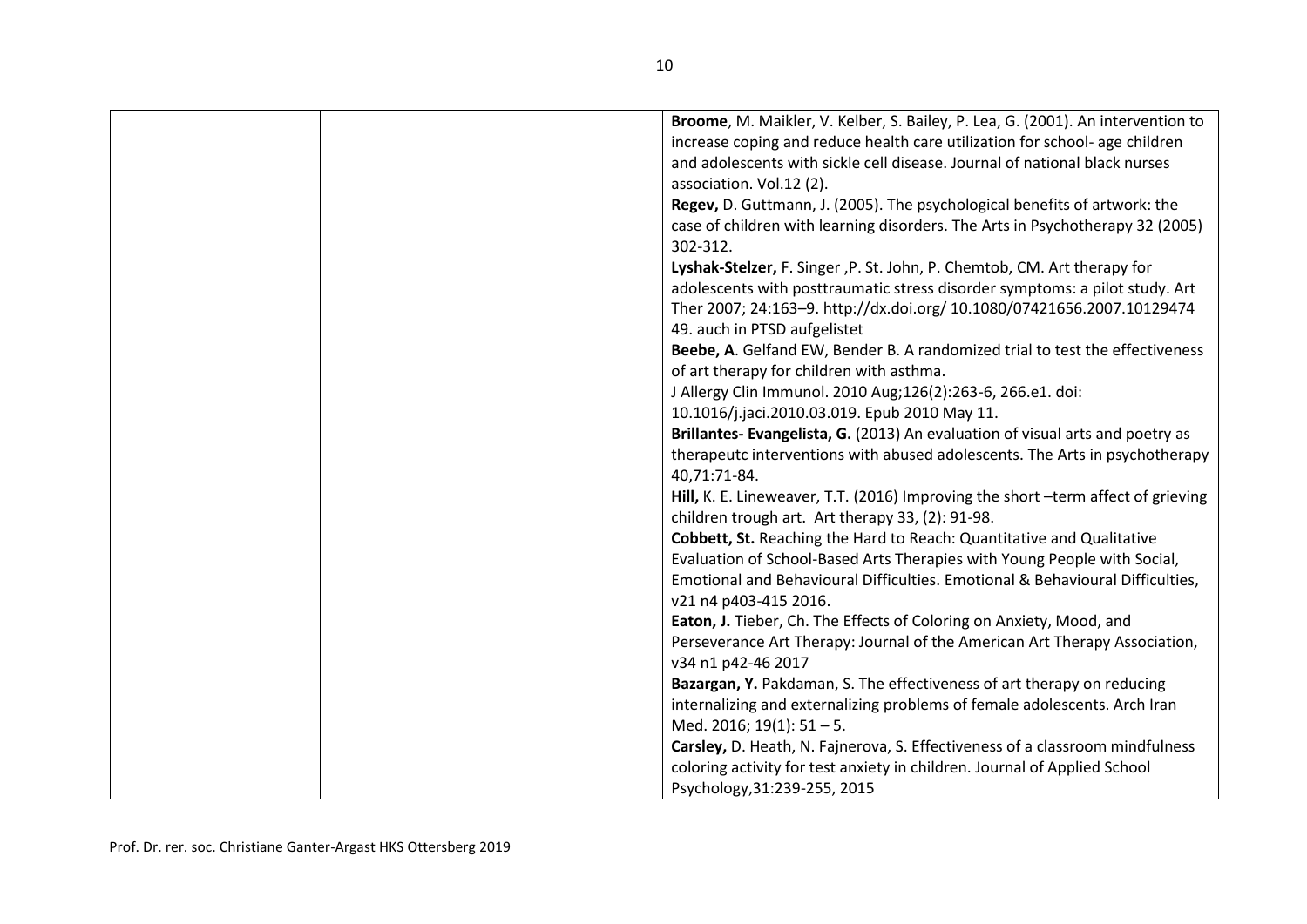|                 |                                                                                                                                                                                                                                                           | Carsley, D. Heath, N. Effectiveness of mindfulness-based colouring for test<br>anxiety in adolescents School Psychology International 2018, Vol. 39(3) 251-<br>272<br>Carsley, D. Heath, N. Evaluating the effectiveness of mindfullness coloring<br>activity for test anxiety in children. The Journal of educational research May<br>2018.                                                                                                                                                                                                                                                                                                                                                                                                                                                                                                                                                                                                                                                                                                                                                                                                                                                                                                                                                                                                                                                                                      |
|-----------------|-----------------------------------------------------------------------------------------------------------------------------------------------------------------------------------------------------------------------------------------------------------|-----------------------------------------------------------------------------------------------------------------------------------------------------------------------------------------------------------------------------------------------------------------------------------------------------------------------------------------------------------------------------------------------------------------------------------------------------------------------------------------------------------------------------------------------------------------------------------------------------------------------------------------------------------------------------------------------------------------------------------------------------------------------------------------------------------------------------------------------------------------------------------------------------------------------------------------------------------------------------------------------------------------------------------------------------------------------------------------------------------------------------------------------------------------------------------------------------------------------------------------------------------------------------------------------------------------------------------------------------------------------------------------------------------------------------------|
| Ältere Menschen | Ehteram Sadat Ilali, Farzaneh Mokhtary,<br>Nouraddin Mousavinasab & Abdul Hakim<br>Tirgari (2018) Impact of Art-Based Life Review<br>on Depression Symptoms Among Older Adults,<br>Art Therapy, 35:3, 148-155, 2018 DOI:<br>10.1080/07421656.2018.1531276 | McCaffrey, R. Liehr, P. Gregersen, T. Nishioka, R. Garden walking and art<br>therapy for depression in older adults: a pilot study. Res Gerontol Nurs. 2011<br>Oct;4(4):237-42. doi: 10.3928/19404921-20110201-01. Epub 2011 Feb 16                                                                                                                                                                                                                                                                                                                                                                                                                                                                                                                                                                                                                                                                                                                                                                                                                                                                                                                                                                                                                                                                                                                                                                                               |
| Gesunde         |                                                                                                                                                                                                                                                           | De Petrillo, L. Winner, E. (2005) Does art improve mood? A test of key<br>assumptions underlying art therapy. Art Therapy: Journal of the American Art<br>Therapy Association, 22(4), 205-212.<br>Pizarro, J.(2004). The efficacy of art and writing therapy: increasing positive<br>mental health outcomes and participant retention after exposure to<br>traumatic experience. Art Therapy: Journal of the American Art Therapy<br>Association, 21(1), 5-12.<br>Carsley, D. Heath NL (2019) Effectiveness of mindfulness-based coloring for<br>university students' test anxiety. Journal of American College Health 0:0,<br>pages 1-10.<br>Pisarik, Ch. Larson, K. (2011). Facilitating college students authenticity and<br>psychological well- beeing through the use of mandalas: en empirical study.<br>Journal of humanistic conselling Vol. 50:84-98.<br>Sandmire, DA. Gorham, SR. Rankin, NE. Grimm, DR. The influence of art<br>making on anxiety: a pilot study. Art Therapy. 2012.; 29(2):68-73.<br>Babouchkina, A. Robbins, St J.(2015). Reducing negative mood through<br>mandala creation: a randomized controlled trial. ArtTherapy: Journal of the<br>American Art Therapy Association, 32(1), 34-39.<br>Doung, K. Stargell, N. Mauk, GW. Effectiveness of coloring mandala designst<br>o reduce anxiety in graduate counseling students. Journal of creativity in<br>mental health 2018 Vol.13, No.3, 318-330. |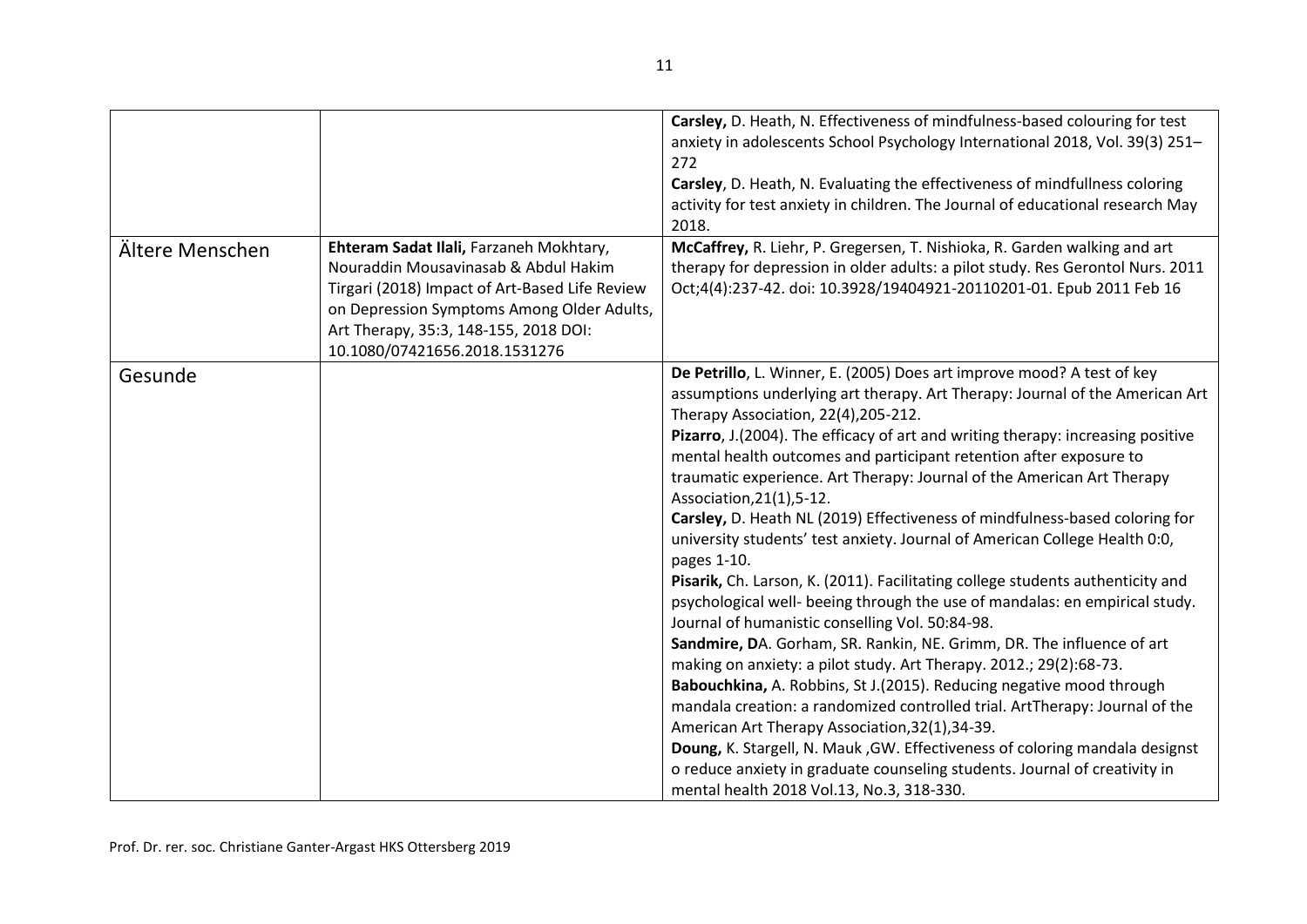| <b>Mental Health</b> | Van Lith, Schofield, MJ. Fenner, P. Identifying   | Odell-Miller, H. Hughes, P. Westacott, M. (2006). An investigation into the  |
|----------------------|---------------------------------------------------|------------------------------------------------------------------------------|
| Problems             | the evidence-base for art-based practices and     | effectiveness of the arts therapies for adults with continuing mental health |
|                      | their potential benefit for mental health         | problems. Psychotherapy Research, January 2006, 16(1):122-139.               |
|                      | recovery: a critical review. Disabil Rehabil.     |                                                                              |
|                      | 2013 Aug; 35(16): 1309-23. doi:                   |                                                                              |
|                      | 10.3109/09638288.2012.732188. Epub 2012           |                                                                              |
|                      | Nov 2.                                            |                                                                              |
|                      | Jensen, A. Bonde, LO. The use of arts             |                                                                              |
|                      | interventions for mental health and wellbeing     |                                                                              |
|                      | in health settings. Perspect Public Health. 2018  |                                                                              |
|                      | Jul;138(4):209-214. doi:                          |                                                                              |
|                      | 10.1177/1757913918772602. Epub 2018 Apr           |                                                                              |
|                      | 30.                                               |                                                                              |
|                      | Boyce, M. Bungay, H. Munn-Giddings, C.            |                                                                              |
|                      | Wilson, C. The impact of the arts in healthcare   |                                                                              |
|                      | on patients and service users: A critical review. |                                                                              |
|                      | Health Soc Care Community. 2018                   |                                                                              |
|                      | Jul;26(4):458-473. doi: 10.1111/hsc.12502.        |                                                                              |
|                      | Epub 2017 Sep 20.                                 |                                                                              |
|                      | Scope, A. Uttley, L. Sutton, A. A qualitative     |                                                                              |
|                      | systematic review of service user and service     |                                                                              |
|                      | provider perspectives on the acceptability,       |                                                                              |
|                      | relative benefits, and potential harms of art     |                                                                              |
|                      | therapy for people with non-psychotic mental      |                                                                              |
|                      | health disorders.                                 |                                                                              |
|                      | Psychol Psychother. 2017 Mar;90(1):25-43.         |                                                                              |
|                      | doi: 10.1111/papt.12093. Epub 2016 Jun 3.         |                                                                              |
|                      | Review.                                           |                                                                              |
|                      | Holmquist, G. Lundqvist Persson, C. (2012). Is    |                                                                              |
|                      | there evidence for the use of art therapy in      |                                                                              |
|                      | treatment of psychosomatic disorders, eating      |                                                                              |
|                      | disorders and crisis? A comparative study oft     |                                                                              |